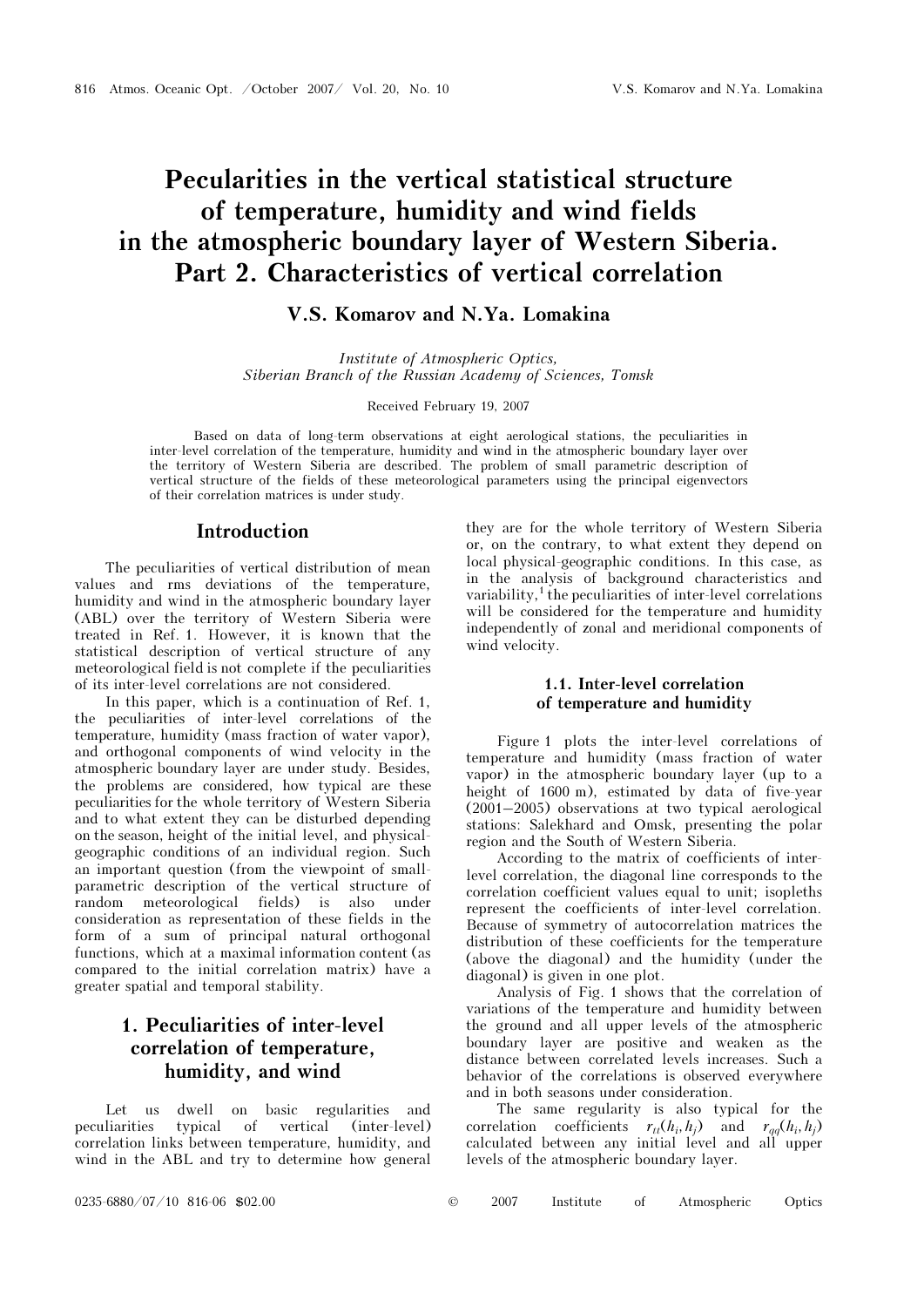

Fig. 1. Plots of inter-level correlation of the temperature (above the diagonal) and humidity (under the diagonal) for typical stations of Western Siberia: January  $(a)$ , July  $(b)$ .

Along with this regularity, vertical correlations of the temperature and humidity in the atmospheric boundary layer are characterized by some peculiarities. In particular, in winter the coefficients of correlation between the variations of temperature and humidity near the ground (or at a 100 m height) and at all higher levels decrease rapidly with height inside the low 600 m layer, where inter-level correlations of these meteorological parameters are strongly disturbed due to the occurrence of highpower surface inversions; and at higher altitudes they decrease more slowly. For example, near Salekhard the temperature correlation coefficient  $r_{tt}(h_0,h_i)$ decreases by 0.35 (from 1.00 at the ground to 0.65 at a 600 m height), and in the layer 600–1200 m (the same distance between correlated levels), it changes by 0.14 (from 0.65 to 0.50).

In summer, as opposite to winter, in the absence of strong near-ground inversions, the extinction of inter-level correlations for the temperature and humidity with increasing distance between intercorrelated levels proceeds with lower intensity and more uniformly (for example, if in winter near Salekhard the temperature correlation coefficient  $r_{tt}(h_0, 1600 \text{ m})$  is 0.46, then in summer it is about 0.70). However, in the south of Western Siberia,

where in summer a 100 m layer of surface inversion has been revealed,<sup>1</sup> the attenuation of inter-level correlations between the temperature and humidity variations near ground and at upper levels has an irregular character: very active in the lower 400 m layer and more slow higher this layer. So, for example, in the vicinity of Omsk the temperature correlation coefficients  $r_{tt}(0, 400 \text{ m}) = 0.795$ , and  $r_{tt}(0, 800 \text{ m}) = 0.725$ , i.e., in the layer 0–400 m this coefficient decreases by 0.205, and between 400 and 800 m – only by 0.070.

#### 1.2. Inter-level wind correlation

To analyze main regularities and peculiarities of inter-level correlations of wind, presented by its orthogonal components, we use Fig. 2, where the distribution of coefficients of inter-level correlation of zonal and meridional wind velocities at different heights of the ABL, is plotted, obtained for the same aerological stations (Salekhard and Omsk).

Analysis of Fig. 2 shows that the same general regularity is characteristic of zonal and meridional components of wind velocity, as for temperature and air humidity: the inter-level correlation of orthogonal components of wind velocity is also positive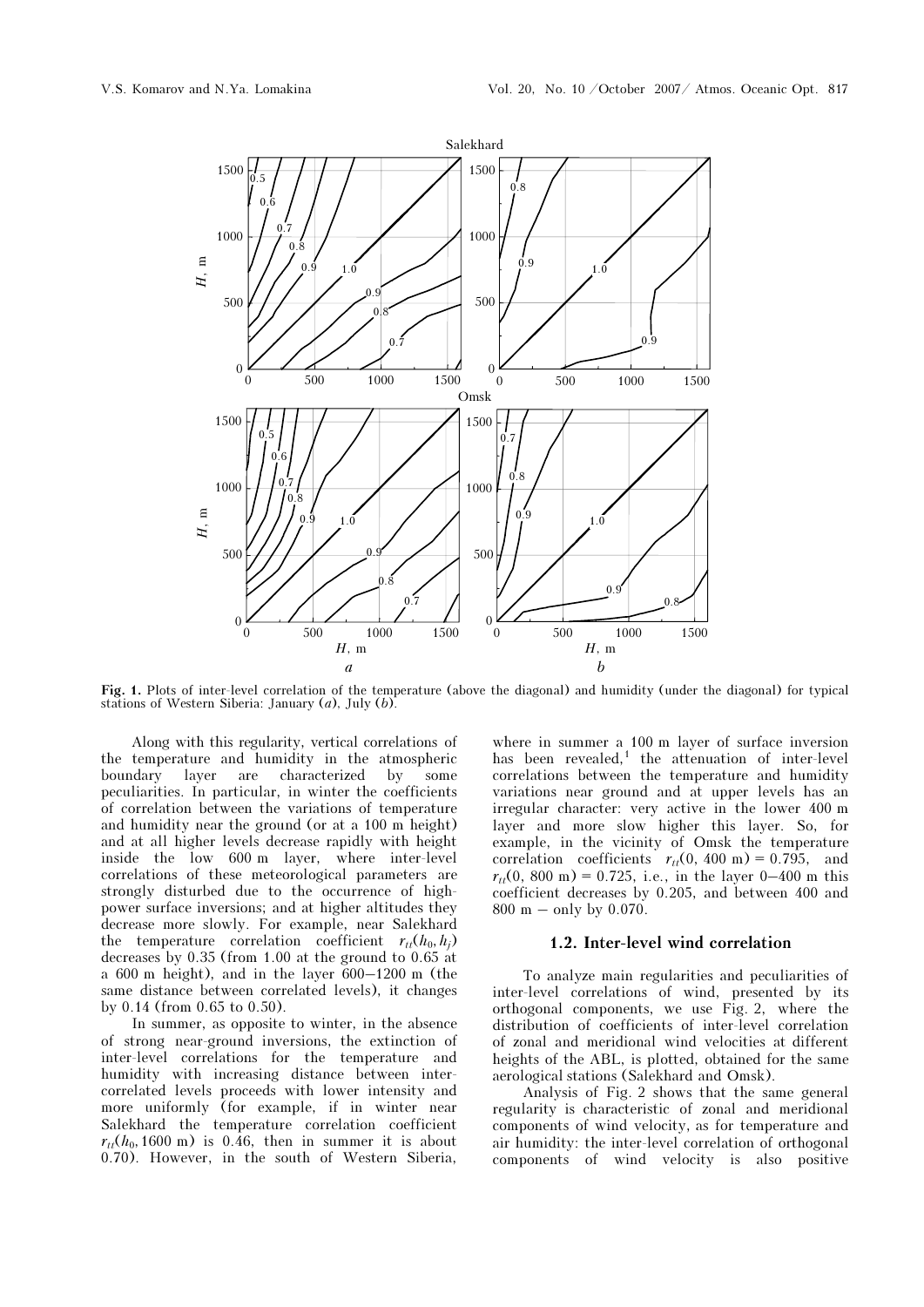

Fig. 2. Plots of inter-level correlation of zonal (over the diagonal) and meridional (under the diagonal) components of wind velocity for typical stations of Western Siberia: January (a), July (b).

throughout the atmospheric boundary layer, universally and regardless of the season, and it decreases with increasing the distance between the correlated levels. However, in winter the greatest decrease of inter-level correlation of zonal and meridional wind, estimated between the ground level and all higher levels, is observed not in 600 m layer, but in 300–400 m layer, i.e., the wind is characterized by faster decrease of  $r_{UU}(h_0,h_i)$  and  $r_{VV}(h_0, h_i)$  values with height.

Besides, the wind also is characterized by different variation of inter-level correlations with height in winter. In particular, (as compared to the summer) a faster decrease of inter-level correlations of zonal and meridional components of wind velocity with increase of distance between the correlated levels is observed. This is conditioned by the fact that in winter the inter-level wind correlations are essentially disturbed because of the occurrence throughout of strong surface inversions, which in summer are not observed.

All the above-mentioned regularities (positive correlation, its weakening with the increase of distance

between the correlated levels and also the growth of correlation closeness from winter to summer) are characteristic also for inter-level correlation estimated between the other initial (registered) levels and all the upper levels of the atmospheric boundary layer.

# 2. Results of small-parametric representation through natural orthogonal functions of vertical structure of random fields of temperature, humidity, and wind in the atmospheric boundary layer

In the present-day statistical investigations of spatial (including vertical) structure of random fields of meteorological parameters, they are optimally represented as a sum of natural orthogonal functions (eigenvectors of correlation matrices of the field specified in a chosen fixed system of points or heights).<sup>2–4</sup> Such a representation, as opposed to other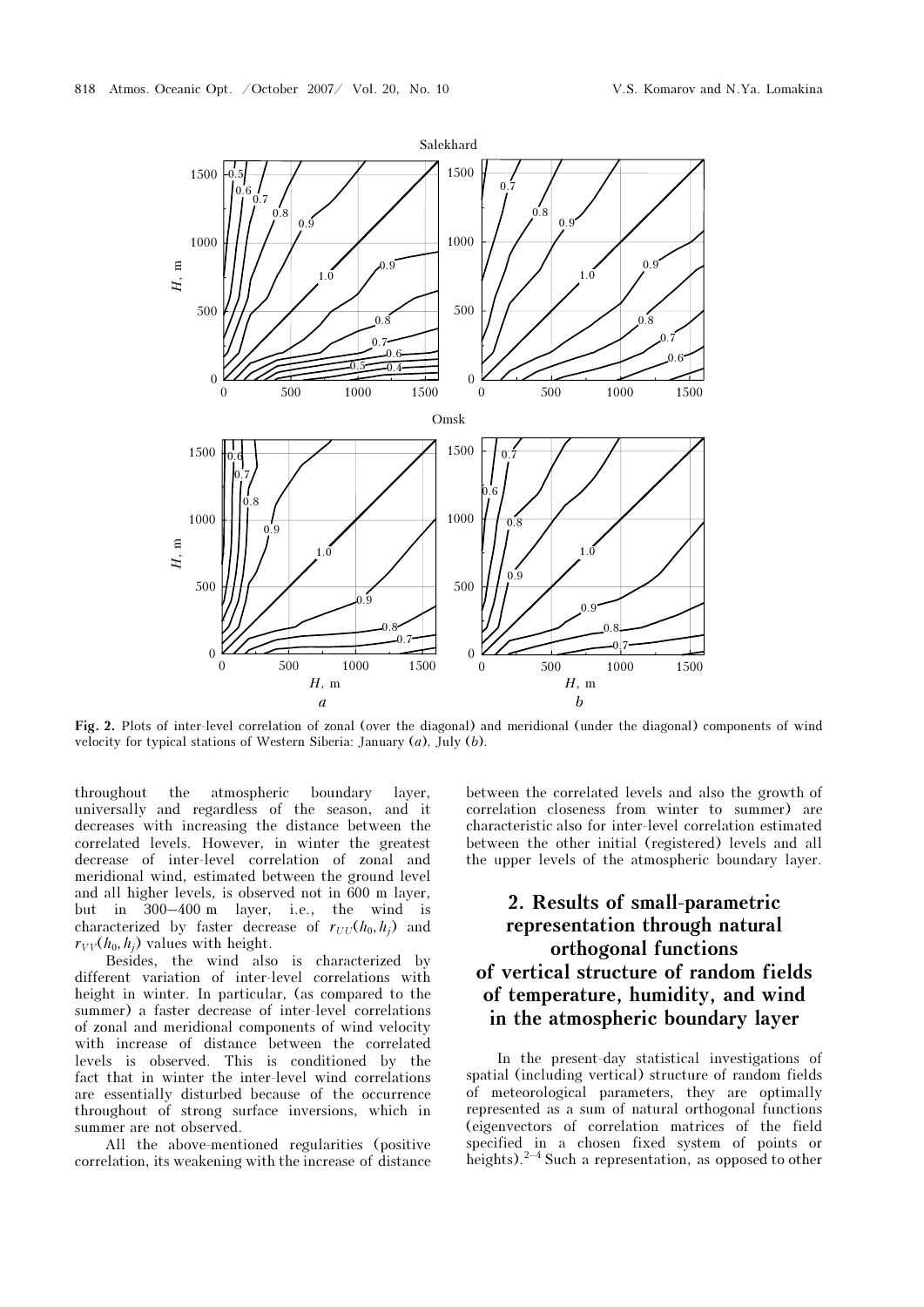methods (for example, the expansions into the Chebyshev orthogonal polynomials, trigonometric functions or Legendre polynomials), presents a possibility to dispense with predefined expansion function, since it is determined statistically from actual peculiarities of the random field under study. Besides, the expansion of any random field into natural orthogonal functions has a faster rate of convergence. This allows a separation of most significant and stable characteristics from the initial information about this field, as well as an exclusion from consideration of small details and noises. Finally, the principal eigenvectors resulted from such expansion possess (as compared to the initial correlation matrix) a larger spatial and temporal stability.

All the above-mentioned advantages allow the use of natural orthogonal functions for solving such important practical problem as small-parametric description of a vertical structure of random meteorological fields in the atmospheric boundary layer, which for Western Siberia has not been solved up to the present. This Section is devoted to solution of this problem.

In the analysis of the obtained results we use eigenvalues and eigenvectors, calculated by the data of autocorrelation matrices  $||R_{tt}||$ ,  $||R_{qq}||$ ,  $||R_{UU}||$ , and  $||R_{VV}||$  for all considered stations of Western Siberia, using the system of equations

$$
\sum_{j=1}^{k} R_{ij} F_{\alpha j} = \lambda_{\alpha} F_{\alpha i} \quad (i = k = 10), \tag{1}
$$

where  $R_{ij}$  denotes the elements of the correlation matrix  $||R_{ij}||_{\xi}$ , calculated for a given meteorological parameter ξ (in our case, the temperature, humidity, and the orthogonal components of wind velocity);  $F_{\alpha i}$ are the components of eigenvectors of the same correlation matrix (where  $\alpha = 1, 2, ..., n$  is a number of expansion member, and  $i = 1, 2, ..., k$  is a number of the eigenvector component);  $\lambda_{\alpha}$  are eigenvalues of the matrix  $||R_{ij}||_{\xi}$  being the variances of the expansion coefficients  $C_{\alpha}$  of a certain random function  $\Phi(z)$  into eigenvectors of the same correlation matrix (here  $\Phi(z)$  is the k-dimensional random vector (vertical profile), given at the finite number of levels  $z_i$ ).

To choose the principal eigenvectors of the correlation matrix  $||R_{ii}||_{\xi}$ , providing an optimal and exact description of the vertical structure of the random meteorological field, as well as to estimate the admissible error, the following criterion was used

$$
d_m = \sum_{\alpha=1}^m \lambda_\alpha \left| \text{Tr} \left\| R_{ij} \right\|_{\xi} \right| \tag{2}
$$

(here 1  $Tr \left\| R_{ij} \right\|_{\xi} = \sum_{\alpha=1}^{n} \lambda_{\alpha}$  is the trace of the correlation

matrix  $||R_{ij}||_{\xi}$  characterizing the share, contributed by the first (principal) vectors to the total variance.

 A description in detail of the procedure of obtaining natural orthogonal functions is given in Refs. 2 and 4.

Consider the behavior of natural orthogonal functions of vertical profiles of temperature, humidity, and wind, mainly, their statistical stability and information content. Figure 3 shows two first eigenvectors of correlation matrices of temperature, humidity, zonal and meridional components of wind velocity for stations Salekhard, Khanty-Mansiisk, Omsk, and Novosibirsk. Table presents the eigenvalues  $\lambda_{\alpha}$  of the above matrices for the same stations, as well as the values of the criterion  $d_m$ characterizing the share of the first  $m$  natural

orthogonal functions in the total variance

1 . n α  $\sum_{\alpha=1}^{n}$ λ

 It is seen that the first and second eigenvectors of the correlation matrices  $||R_{tt}||$ ,  $||R_{qq}||$ ,  $||R_{UU}||$ , and  $||R_{VV}||$  have general characteristics, independent of meteorological parameter, season, and geographic position of the station. Thus, for example, the first eigenvectors  $F_1$ , obtained for the above-mentioned matrices retain positive sign of their components throughout the atmospheric boundary layer. From the physical point of view, such altitude behavior of vectors  $F_1$  is fully regular, because reflects the positive inter-level correlation links characteristic of random variations of the temperature, humidity, zonal and meridional components of wind velocity throughout the atmospheric boundary layer (see Figs. 1 and 2). Note that in winter and in summer the eigenvectors  $F_1$  at all stations of Western Siberia form a family of curves, being in good agreement with each other and having insignificant spread (no more than 0.10), mainly for the component  $F_{11}$ .

The second eigenvectors  $F_2$ , preserving, as vectors  $F_1$ , spatial-temporal stability, have a more complicated character of distribution of the components with height, namely, they change their sign, regardless of meteorological parameter, close to the level 400– 600 m. In this case, the vector  $F_2$  passes through zero from negative to positive values.

As for the eigenvalues  $\lambda_1$  and  $\lambda_2$ , the sum of which includes from 92 to 98% of the overall variance, they, depending on the season and geographical position of station, vary slightly (for  $\lambda_1$ ) or considerably (for  $λ_2$ ).

In conclusion note that the high spatial-temporal stability of the first two eigenvectors and fast convergence of the expansion into natural orthogonal functions allows a significant reduction (by 5 times) of the amount of statistical information, necessary for description of the vertical structure of random fields of temperature, humidity, and wind in the atmospheric boundary layer of Western Siberia. As well, they open fresh opportunities for their use in the problems of objective classification and statistical simulation of meteorological fields.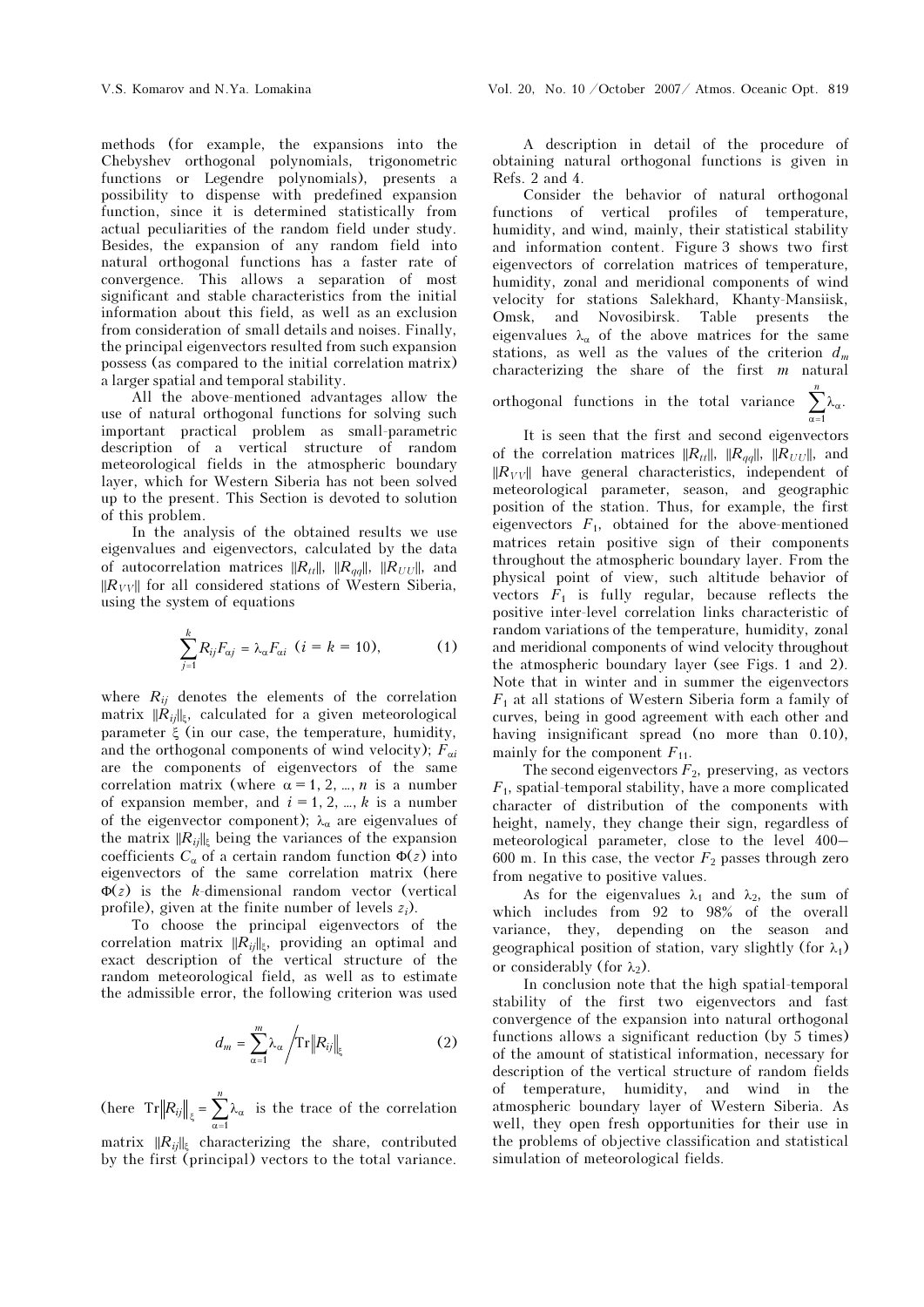

Fig. 3. Eigenvectors of correlation matrices of the temperature, humidity, zonal and meridional wind for the stations Salekhard  $(1)$ , Khanty-Mansiisk (2), Omsk (3), and Novosibirsk (4): January (a), July (b).